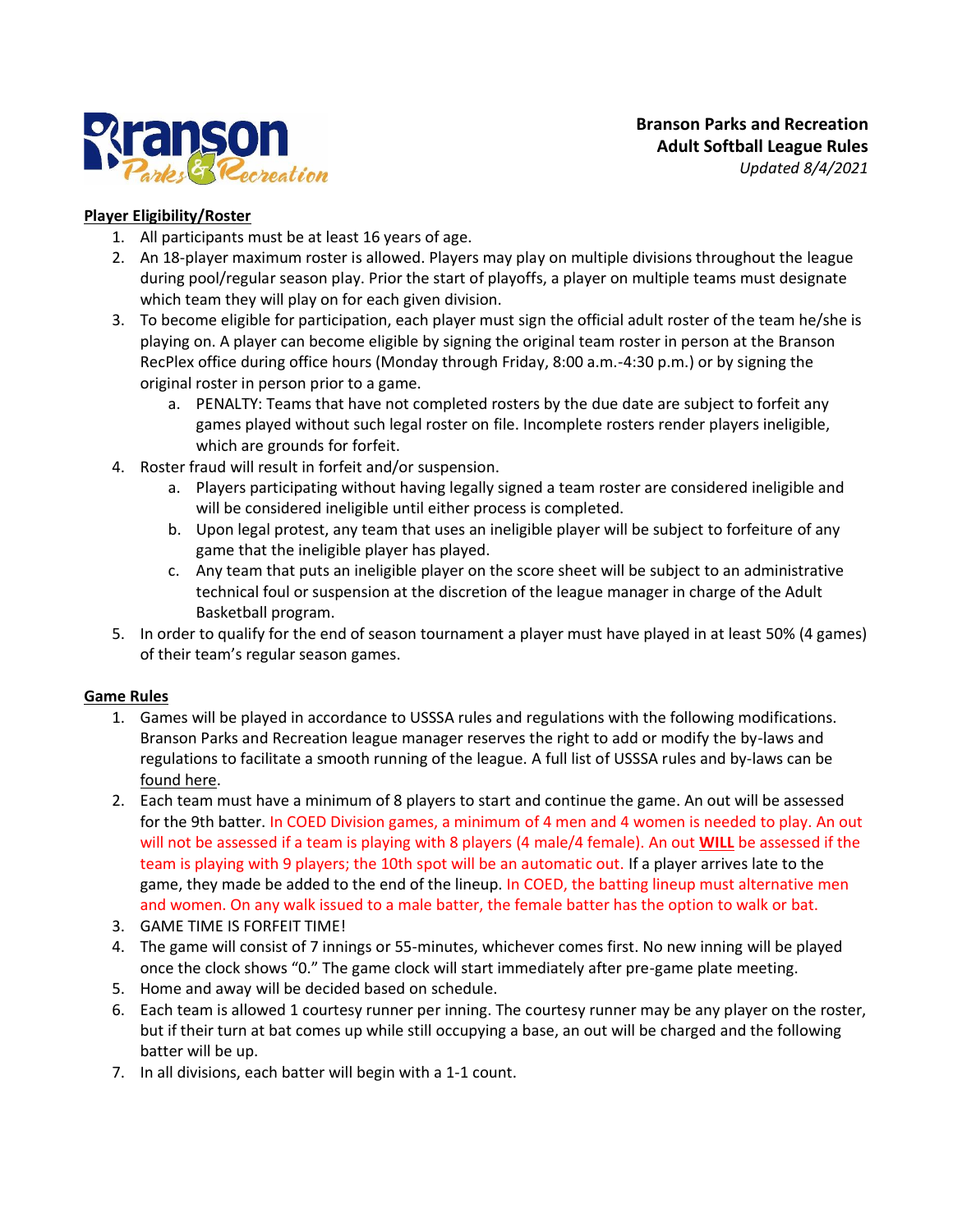- 8. COED Each gender is allowed 2 home runs each per game. Any ball hit over the fence in fair territory and unaided by a defensive player after the 2nd home run will be called **OUT**.
- 9. COED Mercy rule: 15 after 3; 10 after 5.
- 10. CHURCH Each team will be allowed 2 home runs per game. After both teams have reached their home run limit, the 1-up rule will be used. In the 7th/extra innings, the home team can hit a home run to come even in home runs as the visiting team, but they **CANNOT** go 1-up on the visiting team. Any ball hit over the fence in fair territory and unaided by a defensive player in volition of the 1-up rule will be called **OUT**.
- 11. CHURCH Mercy rule: 15 after 3; 10 after 5.
- 12. MEN'S REC Each team will be allowed 1 home run per inning. Any ball hit over the fence in fair territory and unaided by a defensive player after the 1st home run in the inning with be called an **OUT**. Each team will be allowed 4 home runs per game. After both teams have reached their home run limit, the 1-up rule will be used. In the 7th/extra innings, the home team can hit a home run to come even in home runs as the visiting team, but they **CANNOT** go 1-up on the visiting team. Any ball hit over the fence in fair territory and unaided by a defensive player in volition of the 1-up rule will be called **OUT**.
- 13. MEN'S REC Mercy rule: 15 after 3; 10 after 5.
- 14. MEN'S OPEN Each team will be allowed 6 home runs per game. After both teams have reached their home run limit, the 1-up rule will be used. In the 7th/extra innings, the home team can hit a home run to come even in home runs as the visiting team, but they **CANNOT** go 1-up on the visiting team. Any ball hit over the fence in fair territory and unaided by a defensive player in volition of the 1-up rule will be called **OUT**.
- 15. MEN'S OPEN Mercy rule: 20 after 3; 15 after 4; 10 after 5.
- 16. **The official softball shall be a 52 Cor./275 Comp. ball**. A 12" ball will be used, and must be provided by both teams. COED may use an 11" ball. **If a ball is the NSA stamp/marking on it, it shall be considered legal**; NSA's official standard is 52 Cor./275 Comp. and this may substitute for the Cor/Comp stamp on the ball.
- 17. The official bat must bear the USSSA stamp. A player who hits safely after using an illegal bat shall be declared after following opposing team appeal.
- 18. Anyone sitting with a team is considered part of the team, and can be ejected.
	- a. Non-team members shall not be allowed on the bench.
	- b. All bench personnel shall be listed on the official roster.
- 19. No tobacco, alcohol or controlled substances are allowed in the facility. Violation of this rule will result in the team being ejected from the league. Managers will be held responsible for their players.
- 20. Any fan or spectator who comes out of the stands onto the field to confront a game official or RecPlex staff shall be immediately ejected from the facility. This includes before, during, and after a game.
- 21. Any team who forfeits two games in a season will not be eligible for the playoffs. No refund will be granted.
- 22. The league manager in charge of the program reserves the right to issue disciplinary action, including suspensions, when deemed necessary for the overall health and benefit of the league. Disciplinary action cannot be appealed. All decisions are final.
- 23. A team will forfeit if they receive three ejections in one game.
- 24. Any player that receives 3 ejections in a season will be suspended for the remainder of the season.

# **Sportsmanship/Code Of Conduct**

1. Sportsmanship will be rated on a 1-5 rating scale. Scorekeepers and officials will have input into the team's rating and are encouraged to uphold good sportsmanship from each participant, spectator, and team. A sportsmanship rating will be given to each team following every contest. The team rating is final, even if the game is not completed due to any circumstance.